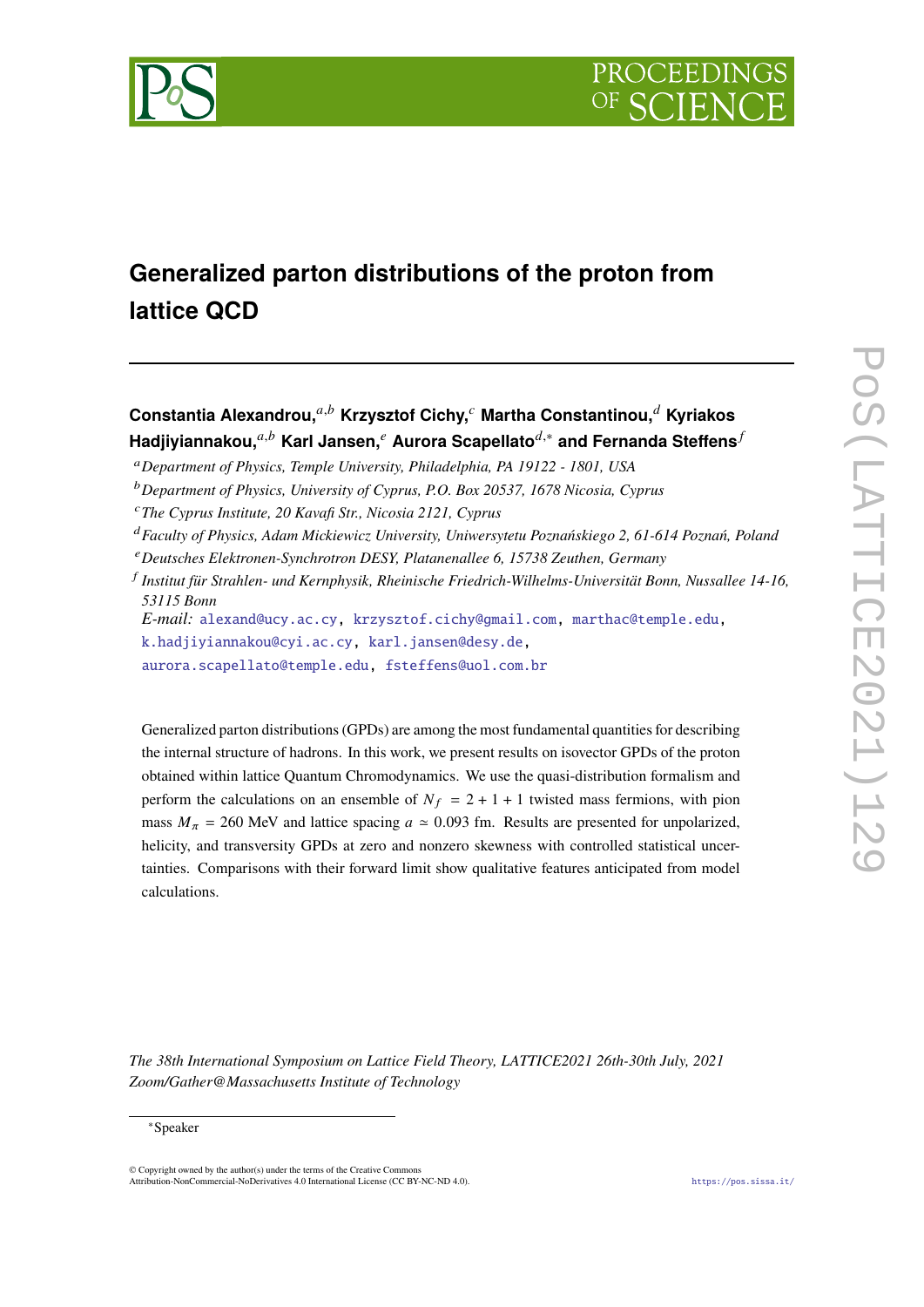# **1. Introduction**

One of the open questions in Quantum Chromodynamics (QCD) is how quarks and gluons (collectively called *partons*) give rise to the global properties of hadrons and nuclei, such as the mass and spin. In this context, generalized parton distributions (GPDs) are among the most suitable candidates to map the 3D structure of hadrons. Introduced in the '90s as generalization of parton distribution functions (PDFs) and elastic form factors [\[1](#page-7-0)[–3\]](#page-7-1), GPDs give also access to generalized form factors, which encode e.g. the energy-momentum tensor. Therefore, through appropriate sum rules and Fourier transforms, GPDs provide insight into the orbital angular momentum of partons [\[1\]](#page-7-0), the pressure and shear forces inside hadrons [\[4\]](#page-7-2), as well as the correlation between the longitudinal momentum of partons and their position in the transverse spatial plane in a hadron [\[5\]](#page-7-3). Despite their importance, very little is known about GPDs so far and it is expected that the planned experiments at the 12 GeV upgrade program at Jefferson Lab [\[6,](#page-8-0) [7\]](#page-8-1) and at the Electron-Ion Collider (EIC) [\[8\]](#page-8-2) will be essential to pin down these quantities. On the other hand, lattice QCD may also be a complementary framework to extract GPDs directly from the QCD Lagrangian.

Formally, as any other partonic distribution, GPDs are defined in terms of quark bilinear operators sitting on the light front [\[9\]](#page-8-3). This makes their extraction from lattice QCD highly nontrivial, because light-cone separations are not accessible in Euclidean spacetime using a finite lattice spacing. To overcome this limitation, different approaches relying to some extent on the factorization framework have been developed, namely quasi-distributions [\[10\]](#page-8-4), pseudo-distributions [\[11\]](#page-8-5), "good" lattice cross sections [\[12](#page-8-6)[–14\]](#page-8-7), "OPE without OPE" [\[15\]](#page-8-8) and auxiliary quark methods [\[16,](#page-8-9) [17\]](#page-8-10) (see e.g. [\[18–](#page-8-11)[21\]](#page-8-12) for reviews in the field) and very promising results from lattice QCD have been obtained over the last few years. These involve especially the computation of quark and gluon PDFs in hadrons with different spin.

In this work, we extend the methodologies applied to PDFs [\[22–](#page-8-13)[24\]](#page-9-0) and compute the isovector GPDs of the proton with different polarizations, using the quasi-distribution approach [\[10\]](#page-8-4). In particular, we compute four chiral-even GPDs,  $H, E, \tilde{H}, \tilde{E}$  (two for spin-averaged and two for longitudinal polarization) and four chiral-odd GPDs,  $H_T$ ,  $E_T$ ,  $\tilde{H}_T$ ,  $\tilde{E}_T$  (for a transversely polarized proton). All the GPDs are extracted as functions of the three kinematic variables they depend on:  $x -$  the longitudinal momentum fraction of the struck quark with respect to the momentum of the target,  $\xi$  - known as *skewness*, that is half the change in the momentum fraction of the struck parton with respect to the target and  $t -$  the squared four-momentum transferred to the target. For a complete description of our lattice results we refer the Reader to [\[25,](#page-9-1) [26\]](#page-9-2).

## **2. GPDs from quasi-distributions**

Within the quasi-distribution approach, GPDs are accessed through purely spatial correlation functions with boosted hadrons, that have different momenta in the initial and final states. The starting point is the matrix element

<span id="page-1-0"></span>
$$
h[\Gamma, z, P_f, P_i, \mu_0] = Z_{\Gamma}(z, \mu_0) \langle N(P_f) | O_{\Gamma} | N(P_i) \rangle \text{ with } O_{\Gamma} = \bar{\psi}(0) \Gamma W(0, z) \psi(z), \quad (1)
$$

where  $|N(P_i)\rangle$  and  $|N(P_f)\rangle$  are the initial (source) and final (sink) state of the proton with fourmomentum  $P_i$  and  $P_f$  respectively,  $\psi$  is the doublet of light quarks and W is a straight Wilson line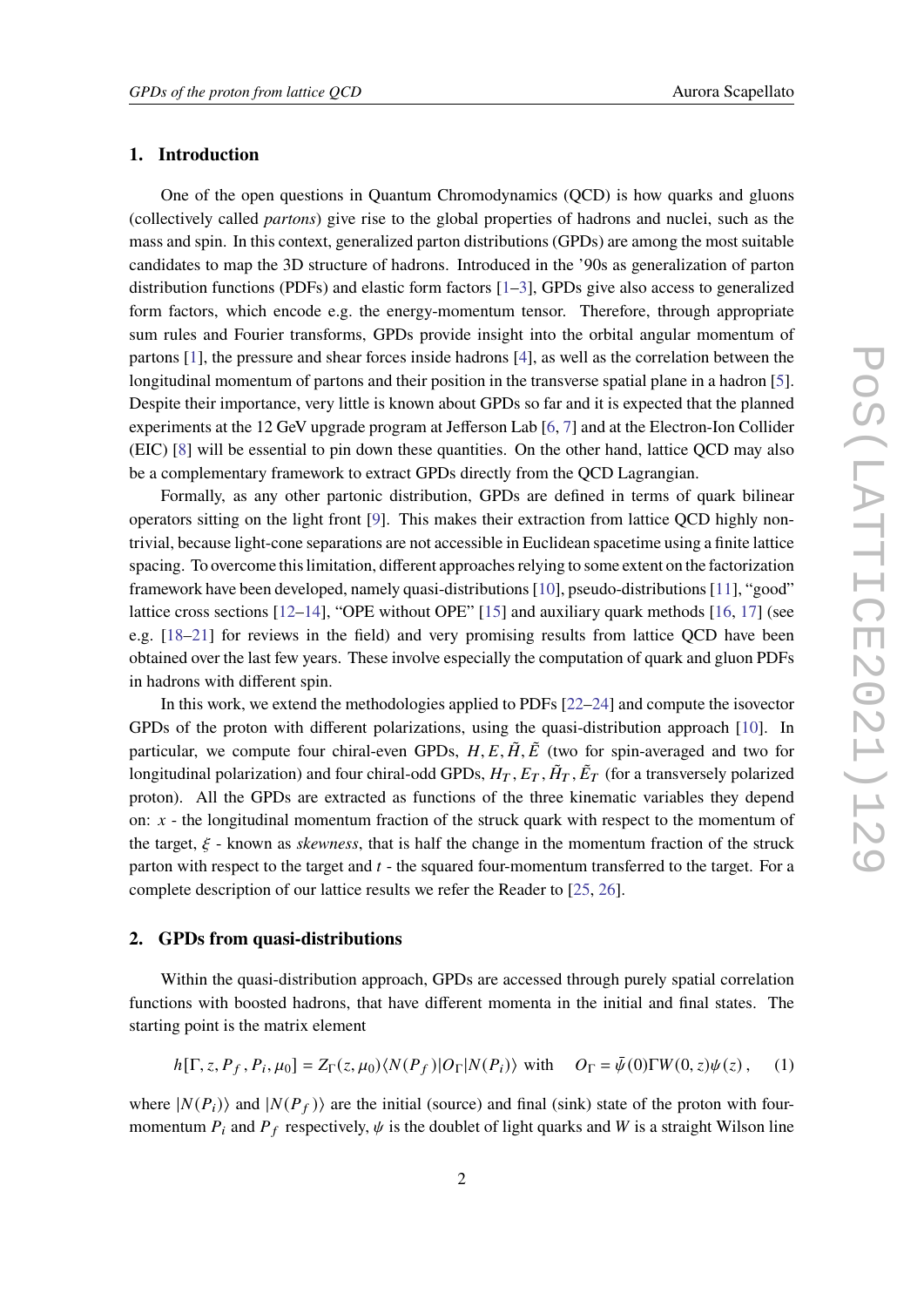of length z. The Dirac matrix  $\Gamma$  specifies the type of GPD:  $\gamma_{\mu}$  for unpolarized,  $\gamma_{\mu}\gamma_5$  for helicity and  $\sigma^{\mu\nu}$  for transversity GPDs. Each matrix element, h, is renormalized in a given scheme at a scale  $\mu_0$ , through renormalization functions  $Z_{\Gamma}(z,\mu_0)$ . The renormalized matrix elements of Eq.[\(1\)](#page-1-0) are related to the GPDs by continuum decompositions (see e.g.  $[27]$ ). For example, at the leading twist in Euclidean space and for the unpolarized case, they take the form

<span id="page-2-0"></span>
$$
\langle N(P_f)|O_{\gamma_\mu}|N(P_i)\rangle = \bar{u}_N(P_f)\left[\gamma_\mu F_H(z, P_3, t, \xi) - i\frac{\sigma_{\mu\nu}}{2m_N}Q_\mu F_E(z, P_3, t, \xi)\right]u_N(P_i),\tag{2}
$$

where  $m_N$  is the nucleon mass,  $Q = P_f - P_i$  and  $P_3$  is the average momentum boost,  $P = (P_i + P_f)/2$ , along the z-direction. Analogous decompositions exist for the helicity and transversity GPDs. In Eq.[\(2\)](#page-2-0)  $F_H$  and  $F_E$  play the role of *form factors* of the GPDs, because they reduce to the physical GPDs upon Fourier transform to momentum space

$$
\widetilde{G}(x,\xi,t,\mu_0,P_3) = \int_{-\infty}^{+\infty} dz \, e^{-iP_3xz} \, F_G(z,\xi,t,P_3,\mu_0) \, , \quad G = H, E, \dots \tag{3}
$$

and matching within Large Momentum Effective Theory (LaMET) [\[12,](#page-8-6) [19\]](#page-8-14),

<span id="page-2-2"></span>
$$
\widetilde{G}(x,\xi,t,\mu_0,(\mu_0)_3,P_3) = \int_{-1}^{1} \frac{dy}{|y|} C_G\left(\frac{x}{y},\frac{\xi}{y},\frac{\mu}{yP_3},\frac{(\mu_0)_3}{yP_3},r\right) G(y,t,\xi,\mu) + O\left(\frac{m^2}{P_3^2},\frac{t}{P_3^2},\frac{\Lambda_{\text{QCD}}^2}{x^2 P_3^2}\right). \tag{4}
$$

Here,  $C_G$  is the matching kernel, known at present to 1-loop level in perturbation theory. In this work we use the expression derived in [\[28\]](#page-9-4), which brings the quasi-GPDs  $\tilde{G}$  in the RI-MOM scheme, at a scale  $\mu_0$   $(r = \mu_0^2/(\mu_0)_3^2)$ , to the  $\overline{\text{MS}}$  scheme GPDs at scale of reference  $\mu$ . Quasiand light-cone GPDs differ by power corrections in  $1/P_3^2$  and therefore, the nucleon should be boosted with a very large momentum to improve convergence. However, in lattice computations, the maximal achievable boost remains limited by an exponential increase of the noise-to-signal ratio and by cutoff effects, that are enhanced if  $P_3$  becomes comparable to the inverse of the lattice spacing (see Table 1 of [\[20\]](#page-8-15) for typical parameters in lattice QCD calculations).

#### **3. Lattice setup**

We use an ensemble of  $N_f = 2 + 1 + 1$  maximally twisted mass fermions [\[29\]](#page-9-5) with volume  $V = 32<sup>3</sup> \times 64$ , pion mass  $M_{\pi} \approx 260$  MeV,  $M_{\pi}L \approx 4$  and lattice spacing  $a \approx 0.093$  fm. On this ensemble we compute the matrix elements in Eq.[\(1\)](#page-1-0) and isolate the isovector combination  $u - d$ , by using the Pauli matrix  $\tau_3$ . The matrix elements are obtained by the following ratio of appropriate two-point functions,  $C_2$ , and three-point functions  $C_3$ 

<span id="page-2-1"></span>
$$
R(\mathcal{P}_{\mu}, \vec{P}_{f}, \vec{P}_{i}, t_{s}; t_{ins}) = \frac{C_{3}(\mathcal{P}_{\mu}, \vec{P}_{f}, \vec{P}_{i}, t; t_{ins})}{C_{2}(\mathcal{P}_{0}; \vec{P}_{f}, t_{s})} \sqrt{\frac{C_{2}(\mathcal{P}_{0}; \vec{P}_{i}, t_{s} - t_{ins}) C_{2}(\mathcal{P}_{0}; \vec{P}_{f}, t_{ins}) C_{2}(\mathcal{P}_{0}; \vec{P}_{f}, t_{s})}{C_{2}(\mathcal{P}_{0}; \vec{P}_{f}, t_{s} - t_{ins}) C_{2}(\mathcal{P}_{0}; \vec{P}_{i}, t_{ins}) C_{2}(\mathcal{P}_{0}; \vec{P}_{i}, t_{s})}},
$$
\n
$$
(5)
$$

that for sufficiently large time-separations between the sink and the insertion  $(t_s - t_{ins} \gg 1$ , with  $t_{ins} \gg 1$ ) provides an estimate of the matrix element [\(1\)](#page-1-0) on the ground state. In Eq.[\(5\)](#page-2-1),  $\mathcal{P}_{\mu}$  are parity projection matrices ( $\mathcal{P}_0 = \frac{1+\gamma_0}{2}, \mathcal{P}_i = \frac{1+\gamma_0}{2}\gamma_5\gamma_i$ ) entering through the three-point functions. The latter are computed using sequential inversions through the sink, with  $t_s = 12a \approx 1.13$  fm to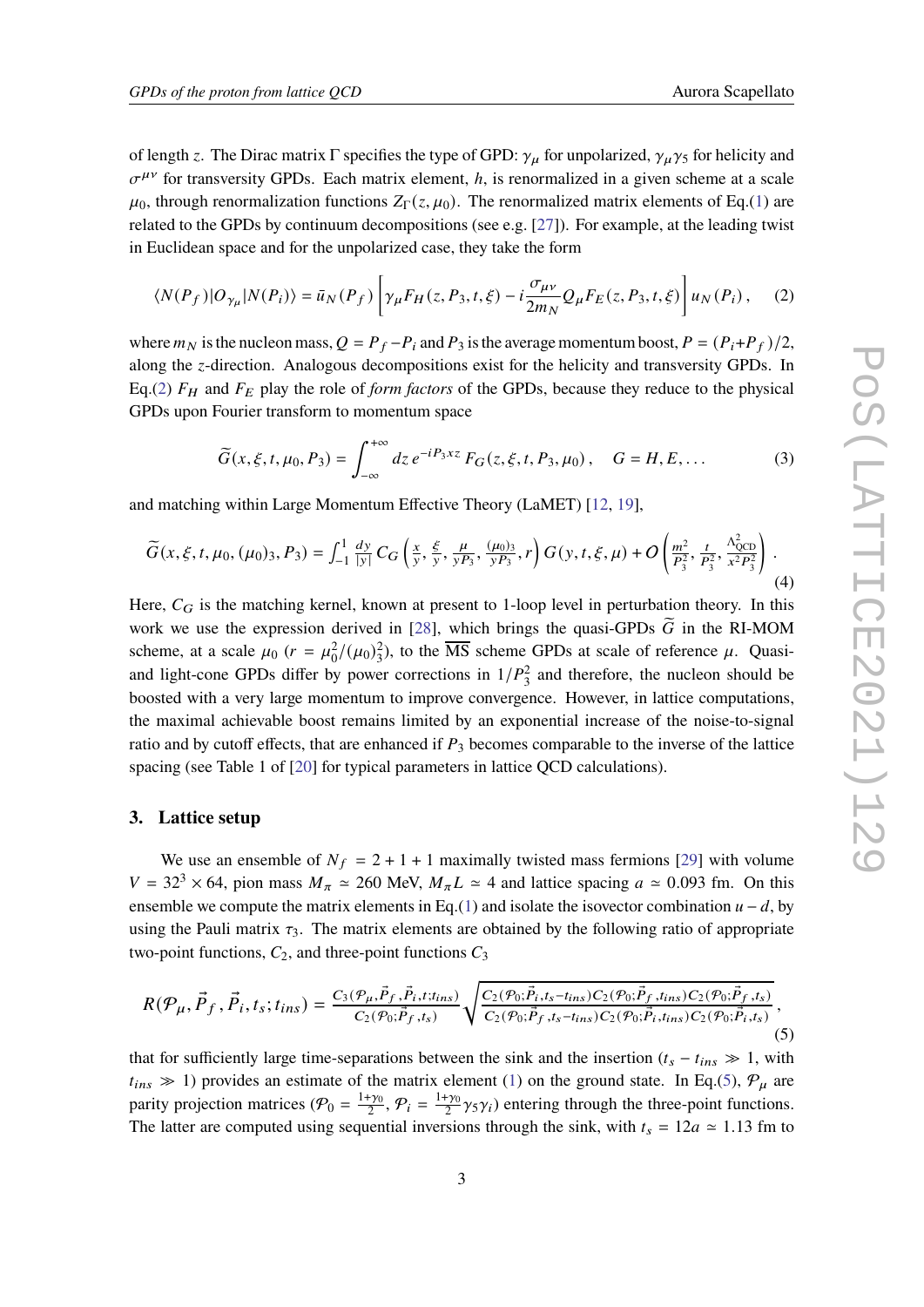control excited states effects  $[24]$ . The signal of each correlator in  $(5)$  is optimized using momentum smeared interpolating fields [\[30\]](#page-9-6) and in the smearing kernel we use a global phase,  $e^{i \vec{\eta} \vec{P}}$ , that is kept parallel to the initial and final nucleon boosts, in order to avoid potential issues related to rotational symmetry breaking. Doing so, quark propagators cannot be reused for different kinematic setups  $(P_3, \xi, t)$ , but, on the other hand, we can optimize the signal for each correlator by tuning the free parameter  $\vec{\eta}$ . In addition, the appropriate combinations of the projectors,  $\mathcal{P}_u$ , and the Dirac matrix, Γ, depend on the frame and on the kinematic setup [\[25,](#page-9-1) [26\]](#page-9-2), as specified in the following. Throughout this work we adopt the Breit frame (where GPDs are typically defined) and hence, the initial and final momenta are symmetric with respect to the average momentum boost, here taken to be nonzero only along the *z*-direction. Therefore,  $\vec{P}_f = P_3 \hat{z} + \vec{Q}/2$  and  $\vec{P}_i = P_3 \hat{z} - \vec{Q}/2$ , with  $Q^2 = -t$ . As a consequence, we choose the momentum transferred so that  $\vec{Q}/2$  can be expressed in terms of a Fourier momentum  $2\pi \vec{n}_q/L$ , being  $n_q$  integer and L the spatial extent of the lattice.

To test the feasibility of the whole approach, we extract all GPDs at zero and nonzero skewness  $\xi$ , where  $\xi = -Q_3/(2P_3)$ . At  $\xi = 0$ , we study the momentum dependence of the GPDs and, at the intermediate boost, we test the effect of a nonzero  $\xi$ . In Table [1,](#page-3-0) we summarize the parameters of the calculation and in Table [2,](#page-3-0) we report the statistics used for unpolarized, helicity and transversity PDFs that are extracted on the same gauge ensemble for a qualitative comparison with the GPDs.

<span id="page-3-0"></span>

| $P_3$ [GeV] | $\vec{Q} \left[\frac{2\pi}{L}\right]$ | $-t$ [GeV <sup>2</sup> ] | ξ        | $N_{\text{confs}}$ | $N_{\rm meas}$ |
|-------------|---------------------------------------|--------------------------|----------|--------------------|----------------|
| 0.83        | (0,2,0)                               | 0.69                     | $\theta$ | 519                | 4152           |
| 1.25        | (0,2,0)                               | 0.69                     | $\theta$ | 1315               | 42080          |
| 1.67        | (0,2,0)                               | 0.69                     | $\theta$ | 1753               | 112192         |
| 1.25        | (0,2,2)                               | 1.02                     | 1/3      | 417                | 40032          |
| 1.25        | $(0,2,-2)$                            | 1.02                     | $-1/3$   | 417                | 40032          |

| $P_3$ [GeV] | $N_{\text{confs}}$ | $N_{\rm meas}$ |
|-------------|--------------------|----------------|
| 0.83        | 194                | 1560           |
| 1.25        | 731                | 11696          |
| 1.67        | 1644               | 105216         |

**Table 2:** Statistics for the PDFs.

**Table 1:** Statistics for the GPDs, at each  $P_3$ ,  $\vec{Q}$  and  $\vec{\xi}$ .

With these choices of momenta, the Euclidean decompositions in Eq. [\(2\)](#page-2-0) require two matrix elements, with projectors  $P_0$ ,  $P_1$  and  $\Gamma = \gamma_0$ , to disentangle  $F_H$  and  $F_E$ . For the helicity case, however, the kinematic factor of  $\tilde{E}$  vanishes at  $\xi = 0$  and so, at  $\xi = 0$ , we can only extract  $\tilde{H}$ using the projector  $\mathcal{P}_3$  and  $\Gamma = \gamma_5 \gamma_3$ ; at nonzero  $\xi$  we need an additional matrix element, from  $\mathcal{P}_2$ , to disentangle  $\tilde{H}$  from  $\tilde{E}$ . These matrix elements are related to the form factors of the GPDs via kinematic relations (dependent on  $P_3$ ,  $P_i$ ,  $P_f$ ), that can be found in [\[25\]](#page-9-1) for the unpolarized and helicity GPDs. The transversity GPDs, instead, can receive contributions from up to four independent matrix elements with  $\Gamma = \sigma^{3j}$  ( $j = 1, 2$ ) and therefore they are the most challenging GPDs to extract. With our setup, the only exceptions are  $F_{H_T}$  and  $F_{\tilde{E}_T}$  at  $\xi = 0$ , that can be obtained from only one matrix element, namely for  $P_2$ ,  $\sigma_{31}$  and  $P_3$ ,  $\sigma_{31}$ , respectively. We refer to [\[26\]](#page-9-2) for the specific expressions and decompositions. As an example, in Fig. [1,](#page-4-0) we summarize the results of the renormalized form factors at  $\{\xi = 0, -t = 0.69 \text{ GeV}^2\}$  and  $P_3 = 1.67 \text{ GeV}$ . The renormalization scheme matches the one of the matching kernel  $C_G$  in Eq. [\(4\)](#page-2-2) and, specifically, it is a variant of the RI-MOM scheme, namely  $\psi$ -projection for unpolarized and helicity and minimal-projection for transversity GPDs. As we can see from Fig. [1,](#page-4-0) the form factors of the leading GPDs (top) have similar uncertainties and the real value at  $z = 0$  is always positive. In fact,  $F_H$ ,  $F_{\tilde{H}}$  and  $F_{\tilde{H}_T}$  reduce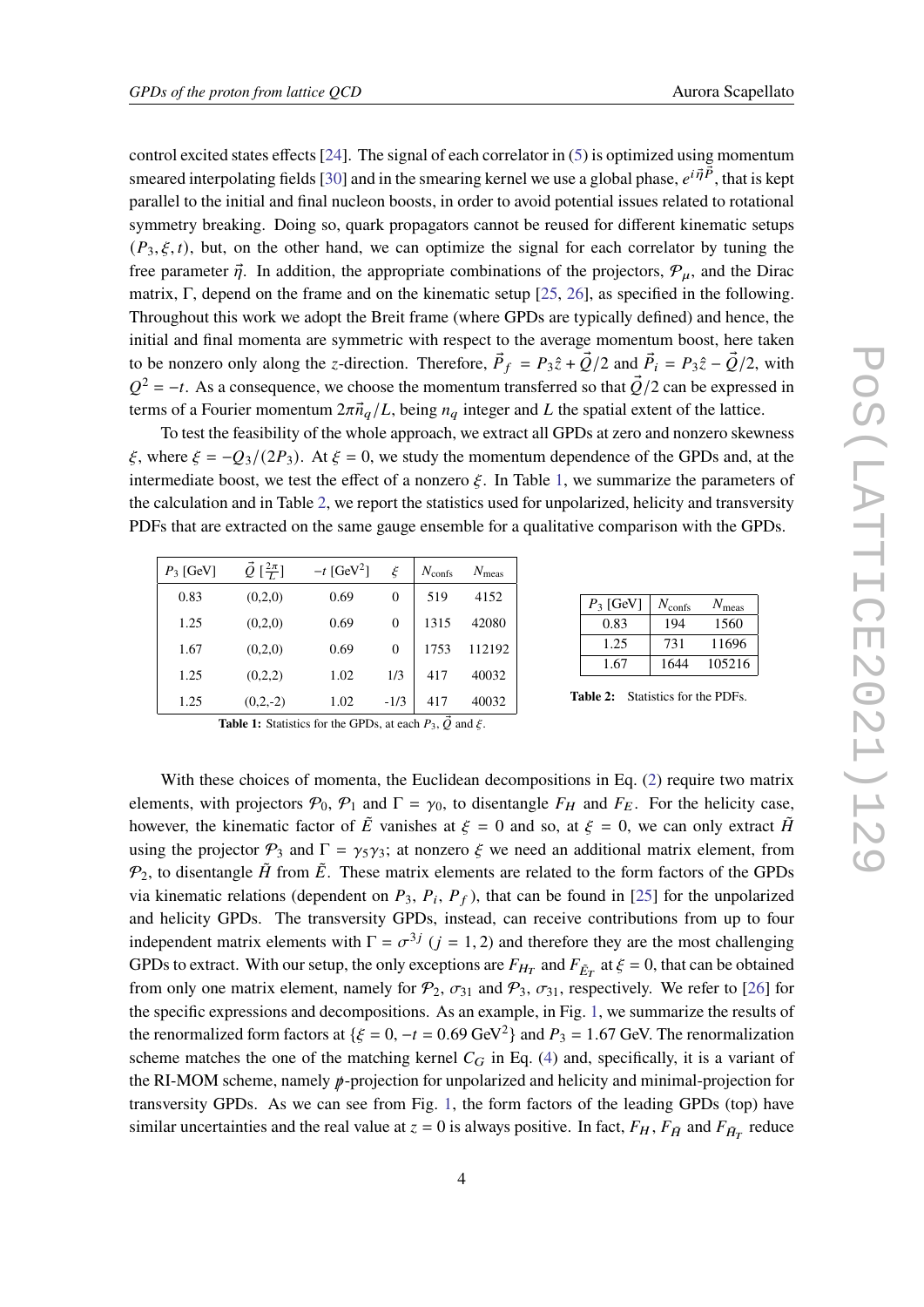<span id="page-4-0"></span>

**Figure 1:** Real (left) and imaginary (part) part of the matrix elements for the leading (top) and subleading GPDs (bottom) at  $\{P_3 = 1.67, \xi = 0, -t = 0.69 \text{GeV}^2\}$ . Data are renormalized in a variant of the RI-MOM scheme at  $(a\mu_0)^2 \approx 2.57$ .

to the well-known form factors  $F_1^{u-d}(Q^2)$ ,  $g_A^{u-d}(Q^2)$  and  $g_T^{u-d}(Q^2)$ . The subleading contributions have instead large uncertainties, especially  $F_{E_T}$  and  $F_{\tilde{H}_T}$ , because of their complex kinematics. We also find that  $F_{\tilde{E}_T}$ , expected to be odd under  $\xi \to -\xi$  [\[31,](#page-9-7) [32\]](#page-9-8), is compatible with zero at all *z*-values. Similar qualitative conclusions also hold for the smaller momenta considered in this work.

Once the form factors have been computed, we perform the Fourier transform in the z-space using the Backus-Gilbert method [\[33,](#page-9-9) [34\]](#page-9-10), whose implementation for quasi-GPDs is described in detail in [\[25,](#page-9-1) [26\]](#page-9-2). Finally, from quasi-GPDs we get the physical GPDs by inverting the matching formula [\(4\)](#page-2-2).

## **4. Momentum dependence of the GPDs**

Since the whole approach relies on the use of a very large momentum, it is important to check the momentum dependence of the lattice-extracted GPDs. This test is performed at  $\xi = 0$ . The results are reported in Figs. [2,](#page-5-0)[3,](#page-5-1) where the bands denote the statistical uncertainties. As can be seen, H,  $\tilde{H}$  and  $H_T$  show a very mild  $P_3$ -dependence and, for the GPDs in Fig. [2,](#page-5-0) convergence is reached at the two largest boosts. Within larger uncertainties, we also observe compatibility of the results for  $E_T$  and  $\tilde{H}_T$ , for which  $P_3 = 0.83$  GeV is not shown since this is a too low momentum. We also notice that, at this accuracy,  $E_T$  and  $\tilde{H}_T$  do not show asymmetry between quarks  $(x > 0)$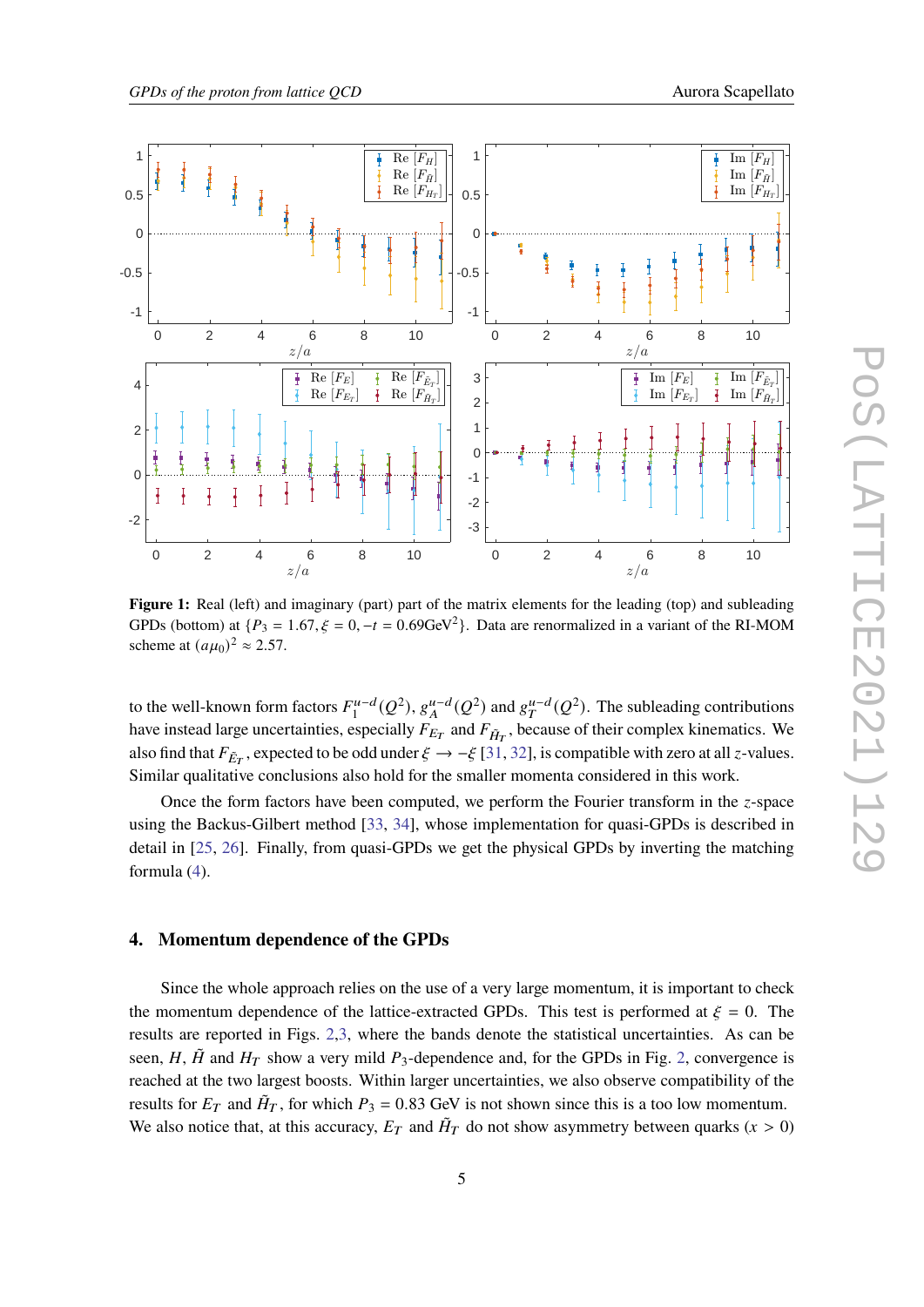<span id="page-5-0"></span>

**Figure 2:**  $H$ ,  $E$ ,  $\tilde{H}$  and  $H_T$  GPDs at  $\xi = 0$ ,  $t = -0.69$  GeV<sup>2</sup> and for three nucleon boosts: 0.83 GeV (yellow), 1.25 GeV (red), 1.67 GeV (blue). Results are in  $\overline{\text{MS}}$  scheme at a scale of 2 GeV.

<span id="page-5-1"></span>

**Figure 3:**  $E_T$  and  $\tilde{H}_T$  at  $\xi = 0$ ,  $t = -0.69$  GeV<sup>2</sup> and proton boosts 1.25 GeV (red), 1.67 GeV (blue). Results are in  $\overline{\text{MS}}$  scheme at a scale of 2 GeV.

and antiquarks ( $x < 0$ ). We also find that  $H_T$  is negative and a similar qualitative conclusion was found within the scalar diquark model [\[35\]](#page-9-11).

# **4.1 PDFs and GPDs at zero and nonzero skewness**

Once momentum convergence of the GPDs at the two largest boosts has been established, we focus on the intermediate momentum,  $P_3 = 1.25$  GeV, and compare the PDFs with the corresponding leading GPDs at  $\xi = 0$  and  $|\xi| = 1/3$ . The results are shown in Fig. [4.](#page-6-0) As we can see, the PDFs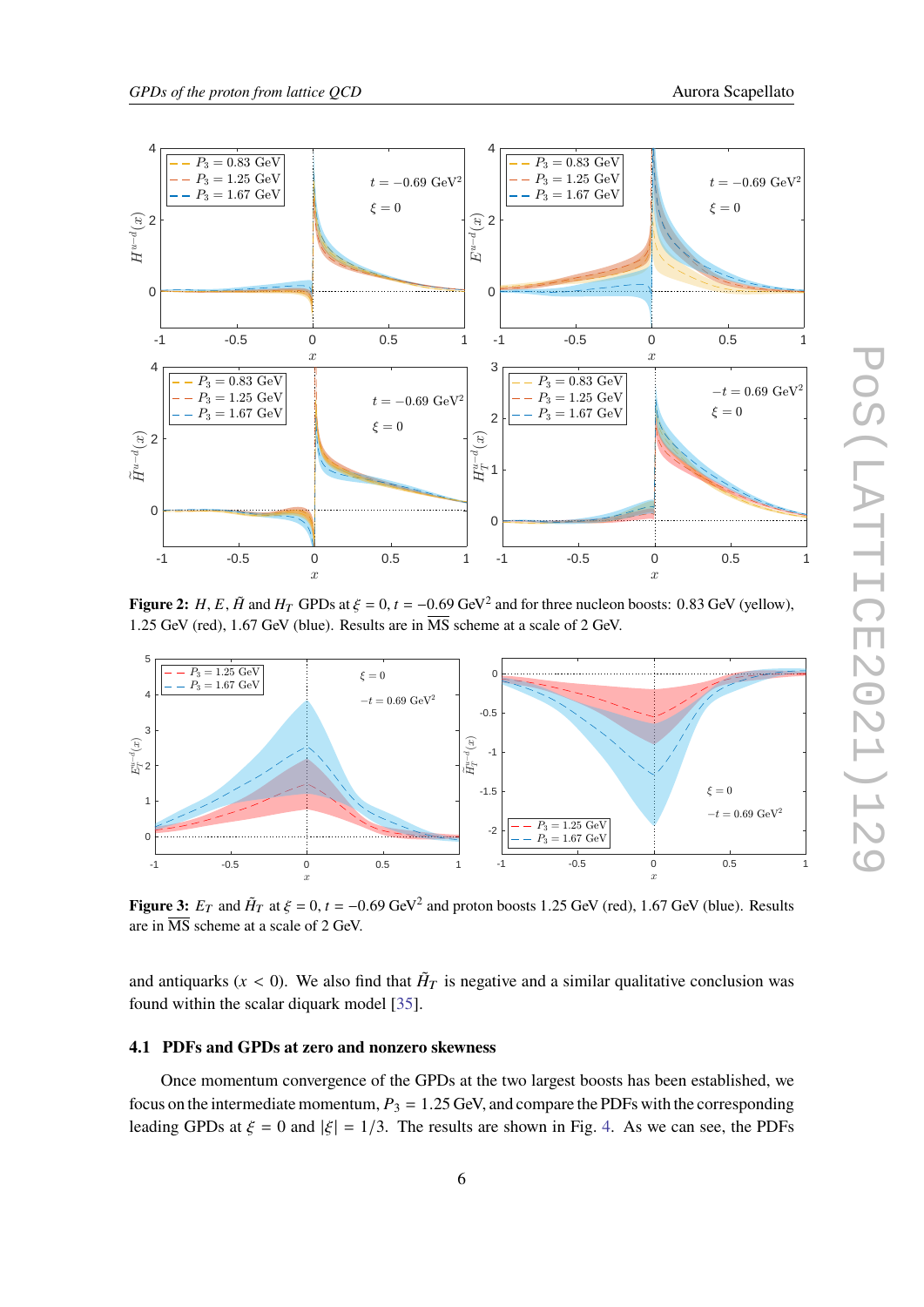are always dominant and the GPDs get suppressed as  $-t$  increases, as expected. In fact, a reduction in magnitude with the momentum transfer is also observed in standard form factors, that are just integrals over x of the GPDs. In addition, at nonzero  $\xi$ , there is a non-trivial distinction between the

<span id="page-6-0"></span>



**Figure 4:** Comparison of the PDFs,  $f_1(x)$ ,  $g_1(x)$  and  $h_1(x)$  (violet band), with the corresponding leading GPDs  $H$ ,  $\tilde{H}$  and  $H_T$  at  $\{\xi = 0, -0.69 \text{GeV}^2\}$  (blue band) and  $\{|\xi| =$  $1/3$ ,  $-1.02 \text{GeV}^2$ } (green band). The vertical dashed lines delimit the DGLAP  $(|x| > 1/3)$ from the ERBL ( $|x| < 1/3$ ) region. Results are given in MS at a scale of 2 GeV.

Dokshitzer-Gribov-Lipatov-Altarelli-Parisi (DGLAP;  $x > |\xi|$ ) region and the Efremov-Radyushkin-Brodsky-Lepage (ERBL;  $x < |\xi|$ ) region, that have a different physical interpretation [\[27\]](#page-9-3) and that are here delimited by dashed vertical lines. For all three cases, we find that the ERBL region is more sensitive to the increase of the momentum transfer and that for  $x = \pm \xi$  the results are discontinuous. However, the latter is a non-physical effect that arises from higher-twist contributions in the matching equations, not yet computed. Despite that, we find agreement between integrals of the GPDs with the corresponding form factors obtained with local operators in the analysis [\[36\]](#page-9-12). This serves as an important check of the calculation and demonstrates that extracting GPDs within lattice QCD is possible, even though highly non-trivial. It is also worth mentioning that the large- $x$  behavior of H is in qualitative agreement with  $1/(1 - \xi^2)^2$  behavior predicted by power counting analysis of the unpolarized GPDs [\[37\]](#page-9-13). However, further studies, that include assessment of systematics, are necessary for quantitative conclusions.

## **5. Conclusions**

In these proceedings, we summarize the first-ever results for unpolarized, helicity and transversity GPDs of the proton. We consider the isovector  $u - d$  combination and employ the quasidistribution formalism, that allows to access GPDs using a finite momentum and LaMET [\[12,](#page-8-6) [19\]](#page-8-14)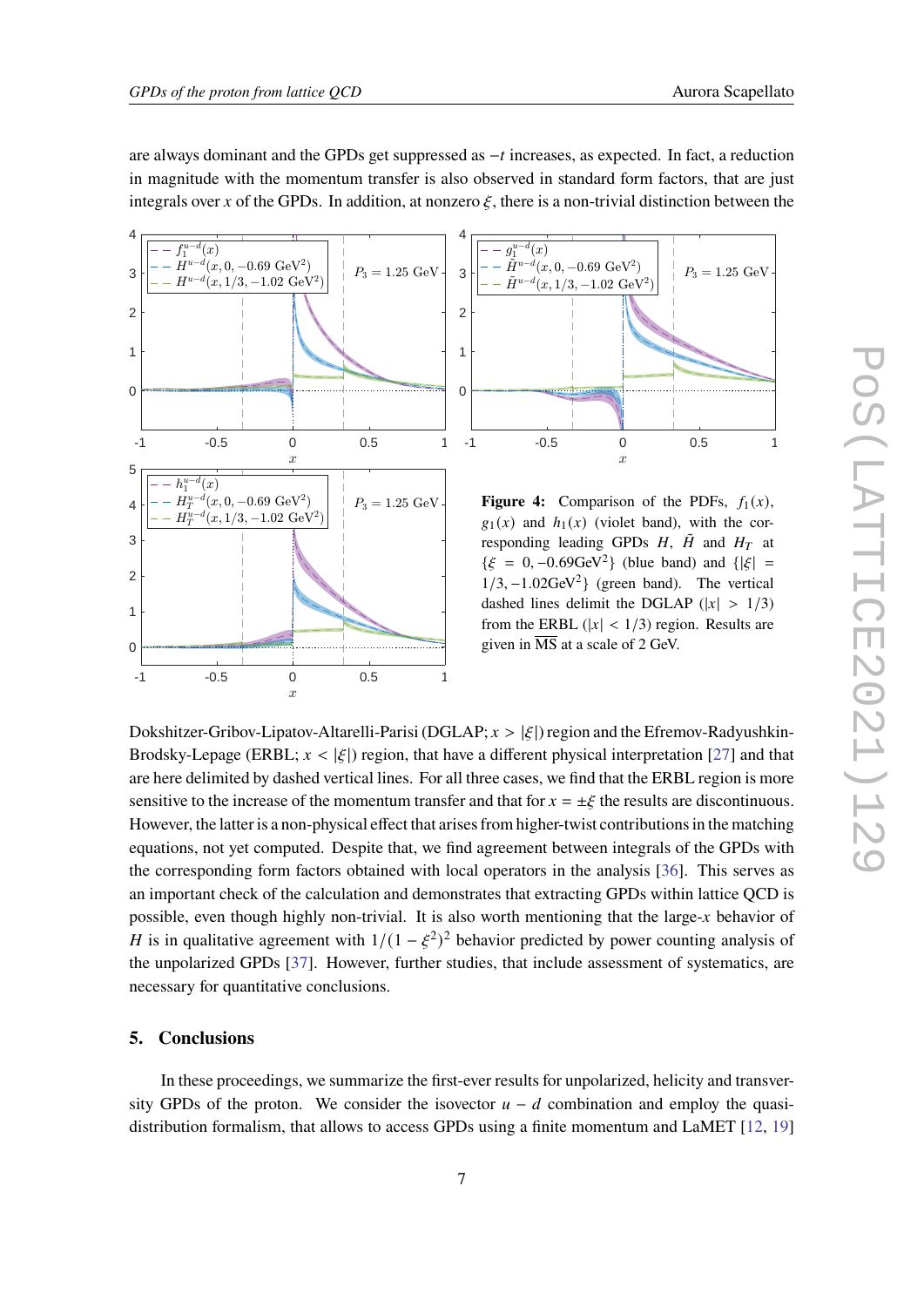to match quasi- to light-cone GPDs. On an  $N_f = 2 + 1 + 1$  ensemble of maximally twisted mass fermions, at pion mass  $M_{\pi} = 260$  MeV, we extract the GPDs at { $\xi = 0, -t = 0.69$  GeV<sup>2</sup>} and at three values of the boost, and observe that convergence is reached between  $P_3 = 1.25, 1.67$  GeV within uncertainties. At  $P_3 = 1.25$  GeV we also test the effect of nonzero skewness and find that ERBL and DGLAP regions are qualitatively different. When comparing GPDs and standard form factors, we see that the GPDs reduce in magnitude as  $-t$  increases, and the  $n = 0$  moment is compatible with the analysis [\[36\]](#page-9-12) of electromagnetic and axial form factors.

This work will pave the way for more detailed investigations in the future. We plan to study various systematics (related e.g. to the lattice spacing, volume effects and pion mass) and also extend the kinematic coverage to multiple values of  $\xi$  and  $-t$ , for which larger volume ensembles will be crucial. In a long-term program, this can give us access to impact parameter distributions and orbital angular momentum of partons, among others.

## **6. Acknowledgements**

The work of K.C. is supported by National Science Centre (Poland) grant SONATA BIS no. 2016/22/E/ST2/00013. M.C. acknowledges financial supported by the U.S. Department of Energy Early Career Award under Grant No. DE-SC0020405. K.H. is supported by the Cyprus Research and Innovation Foundation under grant POST-DOC/0718/0100. F.S. was funded by DFG project number 392578569. Partial support is provided by the European Joint Doctorate program STIMULATE of the European Union's Horizon 2020 research and innovation programme under grant agreement No. 765048. Computations for this work were carried out in part on facilities of the USQCD Collaboration, which are funded by the Office of Science of the U.S. Department of Energy. This research was supported in part by PLGrid Infrastructure (Prometheus supercomputer at AGH Cyfronet in Cracow). Computations were also partially performed at the Poznan Supercomputing and Networking Center (Eagle supercomputer), the Interdisciplinary Centre for Mathematical and Computational Modelling of the Warsaw University (Okeanos supercomputer) and at the Academic Computer Centre in Gdańsk (Tryton supercomputer).

# **References**

- <span id="page-7-0"></span>[1] X.-D. Ji, *Gauge-Invariant Decomposition of Nucleon Spin*, *[Phys. Rev. Lett.](https://doi.org/10.1103/PhysRevLett.78.610)* **78** (1997) 610 [[hep-ph/9603249](https://arxiv.org/abs/hep-ph/9603249)].
- [2] A.V. Radyushkin, *Scaling limit of deeply virtual Compton scattering*, *[Phys. Lett.](https://doi.org/10.1016/0370-2693(96)00528-X)* **B380** (1996) 417 [[hep-ph/9604317](https://arxiv.org/abs/hep-ph/9604317)].
- <span id="page-7-1"></span>[3] D. Mueller, D. Robaschik, B. Geyer, F.M. Dittes and J. Horejsi, *Wave functions, evolution equations and evolution kernels from light ray operators of QCD*, *[Fortsch. Phys.](https://doi.org/10.1002/prop.2190420202)* **42** (1994) 101 [[hep-ph/9812448](https://arxiv.org/abs/hep-ph/9812448)].
- <span id="page-7-2"></span>[4] M.V. Polyakov, *Generalized parton distributions and strong forces inside nucleons and nuclei*, *[Phys.](https://doi.org/10.1016/S0370-2693(03)00036-4) Lett. B* **555** [\(2003\) 57](https://doi.org/10.1016/S0370-2693(03)00036-4) [[hep-ph/0210165](https://arxiv.org/abs/hep-ph/0210165)].
- <span id="page-7-3"></span>[5] M. Burkardt, *Impact parameter space interpretation for generalized parton distributions*, *[Int. J. Mod.](https://doi.org/10.1142/S0217751X03012370) Phys. A* **18** [\(2003\) 173](https://doi.org/10.1142/S0217751X03012370) [[hep-ph/0207047](https://arxiv.org/abs/hep-ph/0207047)].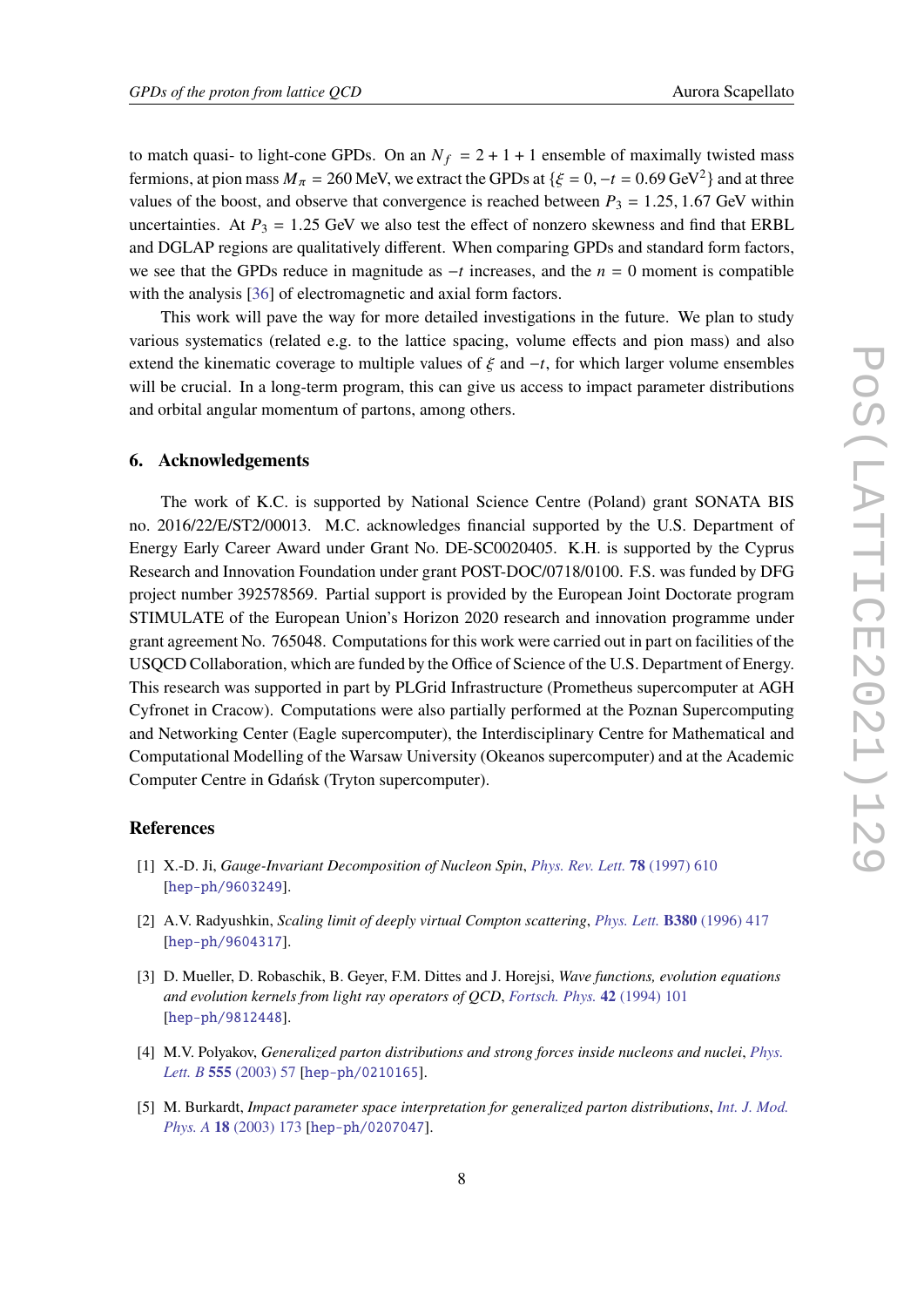- <span id="page-8-0"></span>[6] J. Dudek et al., *Physics Opportunities with the 12 GeV Upgrade at Jefferson Lab*, *[Eur. Phys. J. A](https://doi.org/10.1140/epja/i2012-12187-1)* **48** [\(2012\) 187](https://doi.org/10.1140/epja/i2012-12187-1) [[1208.1244](https://arxiv.org/abs/1208.1244)].
- <span id="page-8-1"></span>[7] V.D. Burkert, *Jefferson Lab at 12 GeV: The Science Program*, *[Ann. Rev. Nucl. Part. Sci.](https://doi.org/10.1146/annurev-nucl-101917-021129)* **68** (2018) 405.
- <span id="page-8-2"></span>[8] R. Abdul Khalek et al., *Science Requirements and Detector Concepts for the Electron-Ion Collider: EIC Yellow Report*, [2103.05419](https://arxiv.org/abs/2103.05419).
- <span id="page-8-3"></span>[9] J. Collins, *Foundations of perturbative QCD*, *Camb. Monogr. Part. Phys. Nucl. Phys. Cosmol.* **32** (2011) 1.
- <span id="page-8-4"></span>[10] X. Ji, *Parton Physics on a Euclidean Lattice*, *[Phys. Rev. Lett.](https://doi.org/10.1103/PhysRevLett.110.262002)* **110** (2013) 262002 [[1305.1539](https://arxiv.org/abs/1305.1539)].
- <span id="page-8-5"></span>[11] A.V. Radyushkin, *Quasi-parton distribution functions, momentum distributions, and pseudo-parton distribution functions*, *Phys. Rev.* **D96** [\(2017\) 034025](https://doi.org/10.1103/PhysRevD.96.034025) [[1705.01488](https://arxiv.org/abs/1705.01488)].
- <span id="page-8-6"></span>[12] Y.-Q. Ma and J.-W. Qiu, *Extracting Parton Distribution Functions from Lattice QCD Calculations*, *[Phys. Rev. D](https://doi.org/10.1103/PhysRevD.98.074021)* **98** (2018) 074021 [[1404.6860](https://arxiv.org/abs/1404.6860)].
- [13] Y.-Q. Ma and J.-W. Qiu, *QCD Factorization and PDFs from Lattice QCD Calculation*, *[Int. J. Mod.](https://doi.org/10.1142/S2010194515600411) [Phys. Conf. Ser.](https://doi.org/10.1142/S2010194515600411)* **37** (2015) 1560041 [[1412.2688](https://arxiv.org/abs/1412.2688)].
- <span id="page-8-7"></span>[14] Y.-Q. Ma and J.-W. Qiu, *Exploring Partonic Structure of Hadrons Using ab initio Lattice QCD Calculations*, *[Phys. Rev. Lett.](https://doi.org/10.1103/PhysRevLett.120.022003)* **120** (2018) 022003 [[1709.03018](https://arxiv.org/abs/1709.03018)].
- <span id="page-8-8"></span>[15] A.J. Chambers, R. Horsley, Y. Nakamura, H. Perlt, P.E.L. Rakow, G. Schierholz et al., *Nucleon Structure Functions from Operator Product Expansion on the Lattice*, *[Phys. Rev. Lett.](https://doi.org/10.1103/PhysRevLett.118.242001)* **118** (2017) [242001](https://doi.org/10.1103/PhysRevLett.118.242001) [[1703.01153](https://arxiv.org/abs/1703.01153)].
- <span id="page-8-9"></span>[16] V. Braun and D. Müller, *Exclusive processes in position space and the pion distribution amplitude*, *[Eur. Phys. J. C](https://doi.org/10.1140/epjc/s10052-008-0608-4)* **55** (2008) 349 [[0709.1348](https://arxiv.org/abs/0709.1348)].
- <span id="page-8-10"></span>[17] W. Detmold and C.J.D. Lin, *Deep-inelastic scattering and the operator product expansion in lattice QCD*, *[Phys. Rev. D](https://doi.org/10.1103/PhysRevD.73.014501)* **73** (2006) 014501 [[hep-lat/0507007](https://arxiv.org/abs/hep-lat/0507007)].
- <span id="page-8-11"></span>[18] K. Cichy and M. Constantinou, *A guide to light-cone PDFs from Lattice QCD: an overview of approaches, techniques and results*, *[Adv. High Energy Phys.](https://doi.org/10.1155/2019/3036904)* **2019** (2019) 3036904 [[1811.07248](https://arxiv.org/abs/1811.07248)].
- <span id="page-8-14"></span>[19] X. Ji, Y.-S. Liu, Y. Liu, J.-H. Zhang and Y. Zhao, *Large-momentum effective theory*, *[Rev. Mod. Phys.](https://doi.org/10.1103/RevModPhys.93.035005)* **93** [\(2021\) 035005](https://doi.org/10.1103/RevModPhys.93.035005) [[2004.03543](https://arxiv.org/abs/2004.03543)].
- <span id="page-8-15"></span>[20] M. Constantinou, *The x-dependence of hadronic parton distributions: A review on the progress of lattice QCD*, *[Eur. Phys. J. A](https://doi.org/10.1140/epja/s10050-021-00353-7)* **57** (2021) 77 [[2010.02445](https://arxiv.org/abs/2010.02445)].
- <span id="page-8-12"></span>[21] K. Cichy, *Progress in x-dependent partonic distributions from lattice QCD*, in 38th International *Symposium on Lattice Field Theory*, 10, 2021 [[2110.07440](https://arxiv.org/abs/2110.07440)].
- <span id="page-8-13"></span>[22] C. Alexandrou, K. Cichy, M. Constantinou, K. Jansen, A. Scapellato and F. Steffens, *Light-Cone Parton Distribution Functions from Lattice QCD*, *[Phys. Rev. Lett.](https://doi.org/10.1103/PhysRevLett.121.112001)* **121** (2018) 112001 [[1803.02685](https://arxiv.org/abs/1803.02685)].
- [23] C. Alexandrou, K. Cichy, M. Constantinou, K. Jansen, A. Scapellato and F. Steffens, *Transversity parton distribution functions from lattice QCD*, *[Phys. Rev. D](https://doi.org/10.1103/PhysRevD.98.091503)* **98** (2018) 091503 [[1807.00232](https://arxiv.org/abs/1807.00232)].